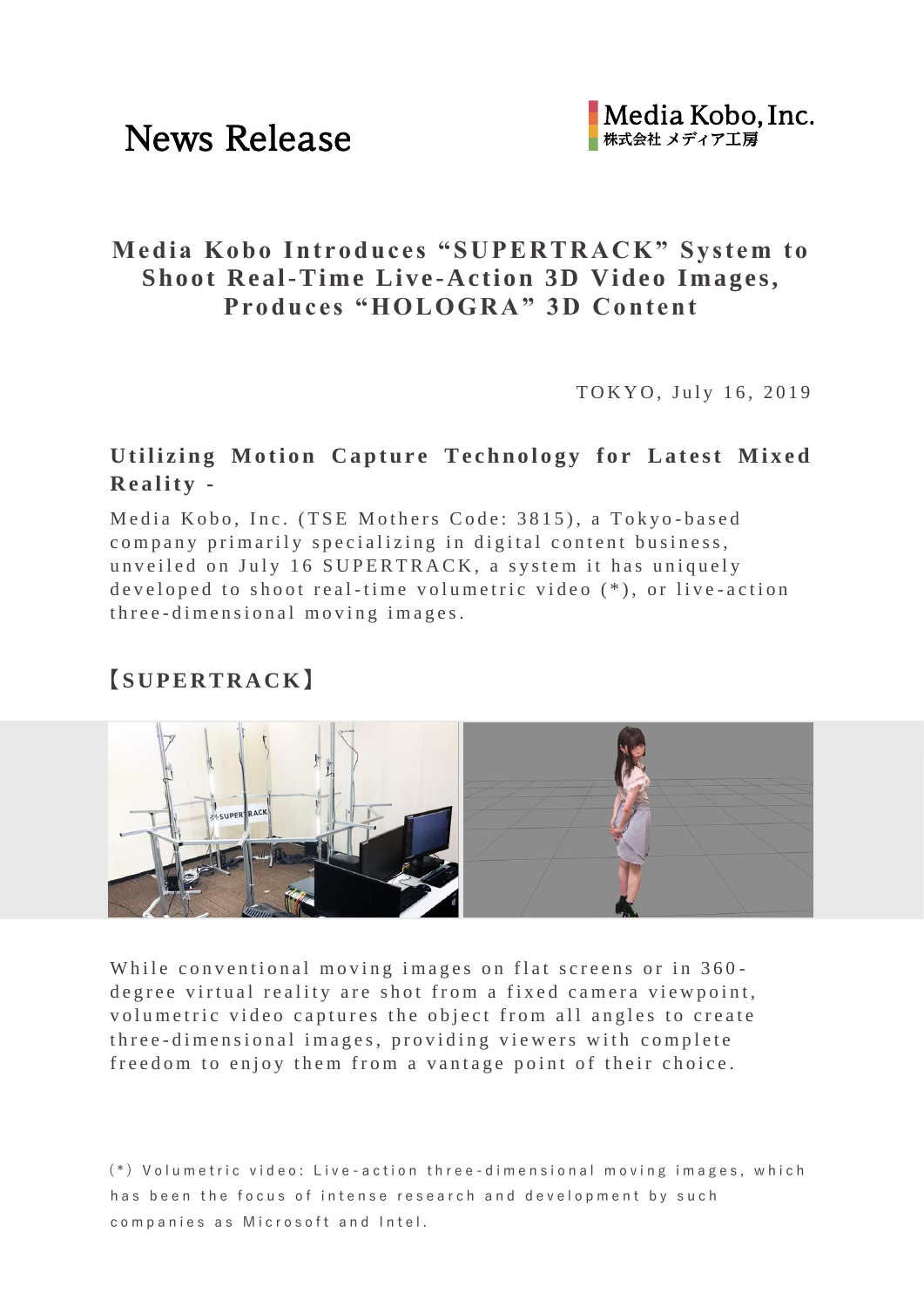The main features of SUPERTRACK are that its environment for video shooting can be set up easily without requiring special settings or equipment such as a green backdrop screen, and that it is capable of creating high-resolution volumetric video images that can be viewed on commercially available PCs and displayed in life size by utilizing a unique 3D configuration program.

Additionally, the system is the first in the world to create and display three-dimensional moving images in real time, drawing on a unique technique of presentation (\*patent pending) based on point cloud technology. It can also stream images live via cloud s er v er.

#### Application examples:

SUPERTRACK can record the presence and motion of people and other living things as users see them, in a way that cannot be expressed by CG or motion capture, elevating the art of video from a means of recording to an immersive experience.



Digital archives: Preserving precious memories in three-dimensional m o v i n g i m a g e s

Sports: Studying forms and poses in yoga and sports from every possible v i e w p o i n t

Business: Reliving the atmospheres of training sessions and seminars as t h e y w e r e

**S U P E R T R A C K** :**h t t p s : / / s u p e r t r a c k - m r . c o m /**